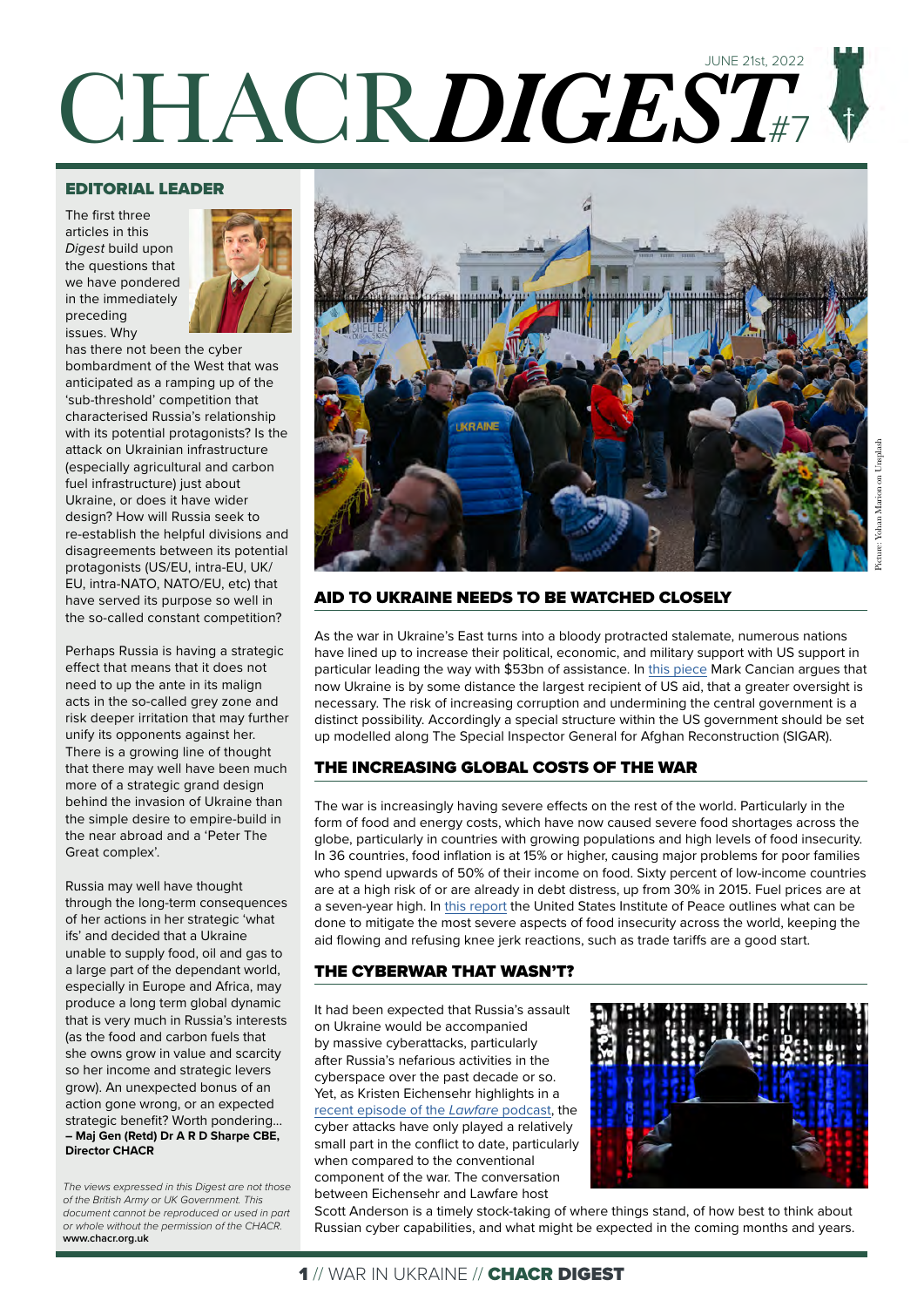#### BIDEN'S TAIWAN COMMENTS CAUSE A STIR (AGAIN)

On 23 May, during a visit to Japan, US President Joe Biden appeared to pledge that the US would militarily defend Taiwan in the event of a Chinese attack. [Asked by a journalist](https://www.nytimes.com/2022/05/23/world/asia/biden-taiwan-china.html) if "you are willing to get involved militarily to defend Taiwan if it comes to that?" Biden simply answered "Yes." For decades, the US has maintained a policy of 'strategic ambiguity' – not officially recognising Taiwan as an independent state (the One-China policy), but maintaining close defence ties with the island's government. It is not the first time that the President has been rather more forceful in his support of Taiwan than many of his predecessors, and some argue that Biden is right to change the tone: Writing in *[Foreign Affairs](https://www.foreignaffairs.com/articles/united-states/american-support-taiwan-must-be-unambiguous)*, Richard Haass and David Sacks argue that the US should rethink its approach, leave behind strategic ambiguity, and make a clear commitment to Taiwan's independence and security in order to deter China.



#### ARMS RACE IN THE INDIAN OCEAN

Despite the war in Ukraine, the Indo-Pacific remains the main long-term geostrategic focus of the US and other key western countries, including the UK. The region's extraordinary importance to the global economy is illustrated by the fact that some 80% of the world's trade passes through the Indian Ocean at some point during its journey. An [episode](https://podcasts.apple.com/us/podcast/71-the-new-arms-race-for-the-indian-ocean/id1482715810?i=1000566154014) of *The Red Line* podcast, featuring Michael Kugelman (Wilson Centre), Michael Wesley (University of Melbourne) and Dhruva Jaishankar (Observer Research Foundation), explores the increasingly significant arms race unfolding in the region with China, India and the US being the main protagonists. The discussion serves as a timely reminder of key trends shaping the strategic environment of the future beyond the war in Europe.

#### AUTONOMOUS WEAPONS SYSTEMS

As militaries around the world continue to invest in and pioneer autonomous weapons systems, this [podcast episode](https://www.swp-berlin.org/en/publication/from-eye-in-the-sky-to-killer-robots-rules-and-regulations-for-autonomous-weapons) from the German think tank Institute for International and Security Affairs, titled *From Eye in the Sky to Killer Robots: Rules and regulations for autonomous weapons* offers interesting insights from experts at the International Panel on the Regulation of Autonomous Weapons based in Geneva. They explore the ethical and practical implications of autonomous systems used in modern warfare, and touch on